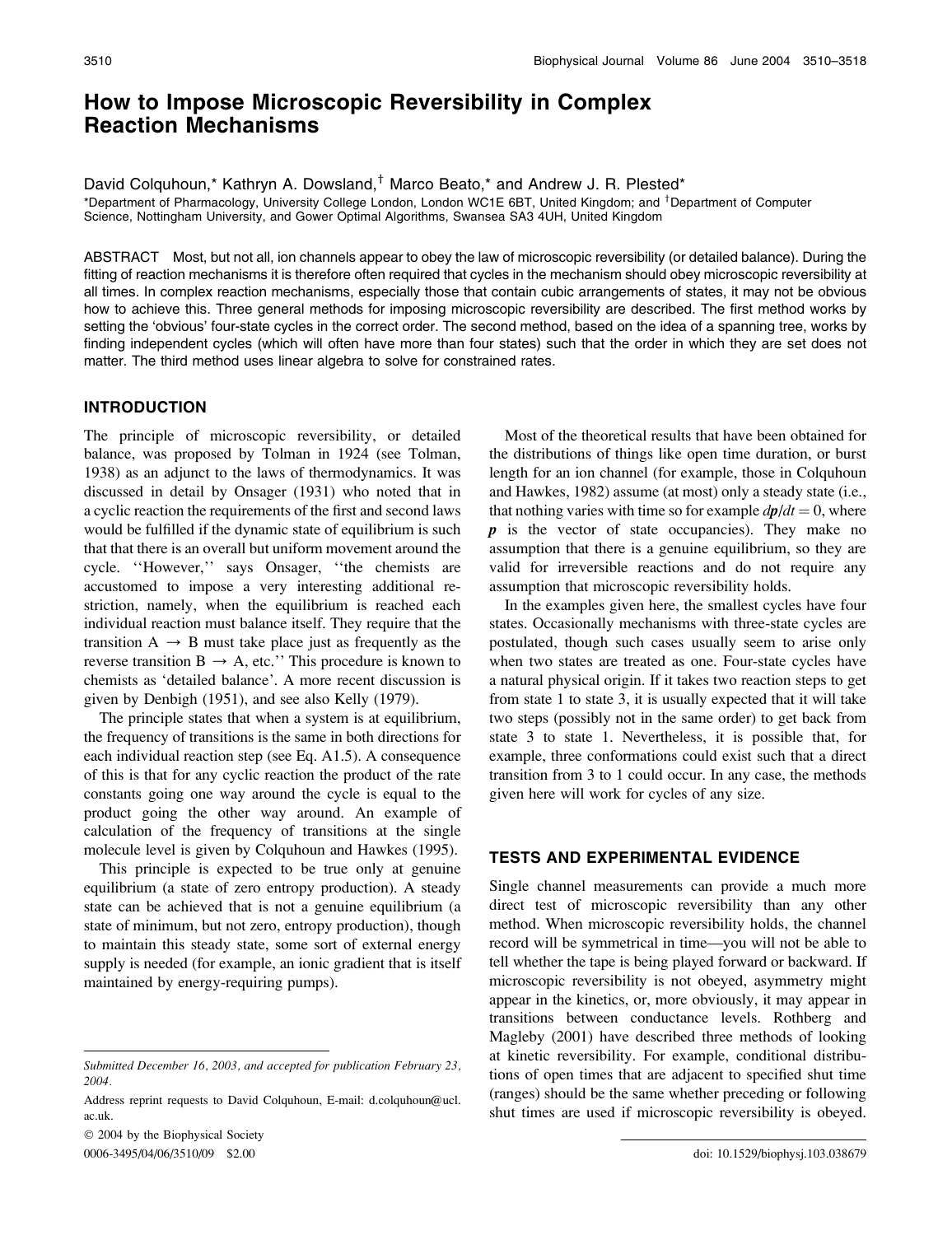Another approach is to fit a mechanism with and without the constraint to obey microscopic reversibility, and then use a likelihood ratio test to judge whether the latter fit is better. Methods such as these failed to show any deviation from microscopic reversibility in large conductance Ca-activated  $K^+$  channels (Song and Magleby, 1994). The same is true for most other channels: no breach of microscopic reversibility was found in the muscle type nicotinic receptor (Colquhoun and Sakmann, 1985), or in three sorts of recombinant N-methyl-D-aspartate (NMDA) receptor, NR1 subunit with NR2A, NR2B, or NR2C (Stern et al., 1992), or similar native NMDA channels (Gibb and Colquhoun, 1992). On the other hand, time asymmetry in conductance transitions was detected by Richard and Miller (1990) in a 'double-barreled' chloride channel, and for one sort of NMDA receptor, NR1- NR2D (Wyllie et al., 1996). In the latter, transitions from the 35-pS level to the 17-pS level are more common than transitions from 17 to 35 pS. A similar asymmetry was found in a mutant NMDA channel (Schneggenburger and Ascher, 1997). Thus, although most channels appear to behave in a manner consistent with microscopic reversibility, it is not universal. That is hardly surprising because any interaction between ion flow (which is not at equilibrium) and gating could cause such an effect (Lauger, 1983; Finkelstein and Peskin, 1984). That seems to be what is happening in both chloride and NMDA channels.

#### SETTING MICROSCOPIC REVERSIBILITY

In a simple cyclic mechanism such as that shown in Fig. 1, it is easy to ensure that the rate constants obey microscopic reversibility. The fact that the product of the rates going clockwise is the same as the product going anticlockwise,

$$
k_{12}k_{23}k_{34}k_{41} = k_{21}k_{14}k_{43}k_{32}, \t\t(1)
$$

allows one of the rate constants to be calculated from the other seven. Thus, if it is chosen to set  $k_{12}$  by microscopic reversibility then

$$
k_{12} = \frac{k_{21}k_{14}k_{43}k_{32}}{k_{23}k_{34}k_{41}}.\t(2)
$$

When rate constants are being fitted to data, the seven rate constants on the right-hand side are free parameters, to be estimated, and at each iteration the corresponding value for the eighth rate,  $k_{12}$  in this example, is calculated from Eq. 2. This is what is done in fitting programs such as HJFCIT (see Colquhoun et al., 2003). The ordering method and the spanning tree method described in this article are now implemented in HJCFIT and the theory programs available from http://www.dcsite.org.uk.



FIGURE 1 A four-state cyclic reaction mechanism. The names of the states in this example are intended to indicate that R is a receptor with two different binding sites; either (states 2 and 4) may become occupied before both are occupied (state 1). The labels on the arrows indicate the transition rates and the corresponding equilibrium constants are shown as  $K_1 = k_{12}/k_{21}$ ,  $K_2 = k_{23}/k_{32}$ ,  $K_3 = k_{43}/k_{34}$ ,  $K_4 = k_{14}/k_{41}$ .

If we are concerned only with equilibrium constants (say  $K_1 = k_{12}/k_{21}$ ,  $K_2 = k_{23}/k_{32}$ ,  $K_3 = k_{43}/k_{34}$ ,  $K_4 = k_{14}/k_{41}$ , then Eq. 1 implies that one of the four equilibrium constants can be calculated from the other three, thus

$$
K_1 = \frac{K_3 K_4}{K_2}.\t\t(3)
$$

In more complicated reaction schemes it may not be obvious how many rate constants are 'free' and how many are fixed by microscopic reversibility, and still less obvious how these rates should be calculated. In particular, several proposed mechanisms for the NMDA receptor, and a few that have been considered for ACh and glycine receptors, contain cubic structures, and these schemes necessitated a more systematic approach. Cubic mechanisms are commonly postulated also for receptors that are coupled to G-proteins (Weiss et al., 1996; see also Colquhoun, 1998).

There are three different methods that allow microscopic reversibility to be set in mechanisms of any complexity. The first method is to use the 'obvious' four-membered cycles as above; in this case the resulting equations are not mutually independent and the order in which cycles are set is crucial. The second method is to discover cycles that are mutually independent, so the order in which they are set does not matter (not all of them will be four-membered cycles in this case). Both methods will be described. The former method is easier to understand at an intuitive level, and easier to apply 'manually' in simple cases, but the latter is more general and also easier to program. The third method, which is described in Appendix 2, is based on solving the equations for the constraints and may be useful in cases of complicated mechanisms when many physical constraints are imposed, as well as microscopic reversibility.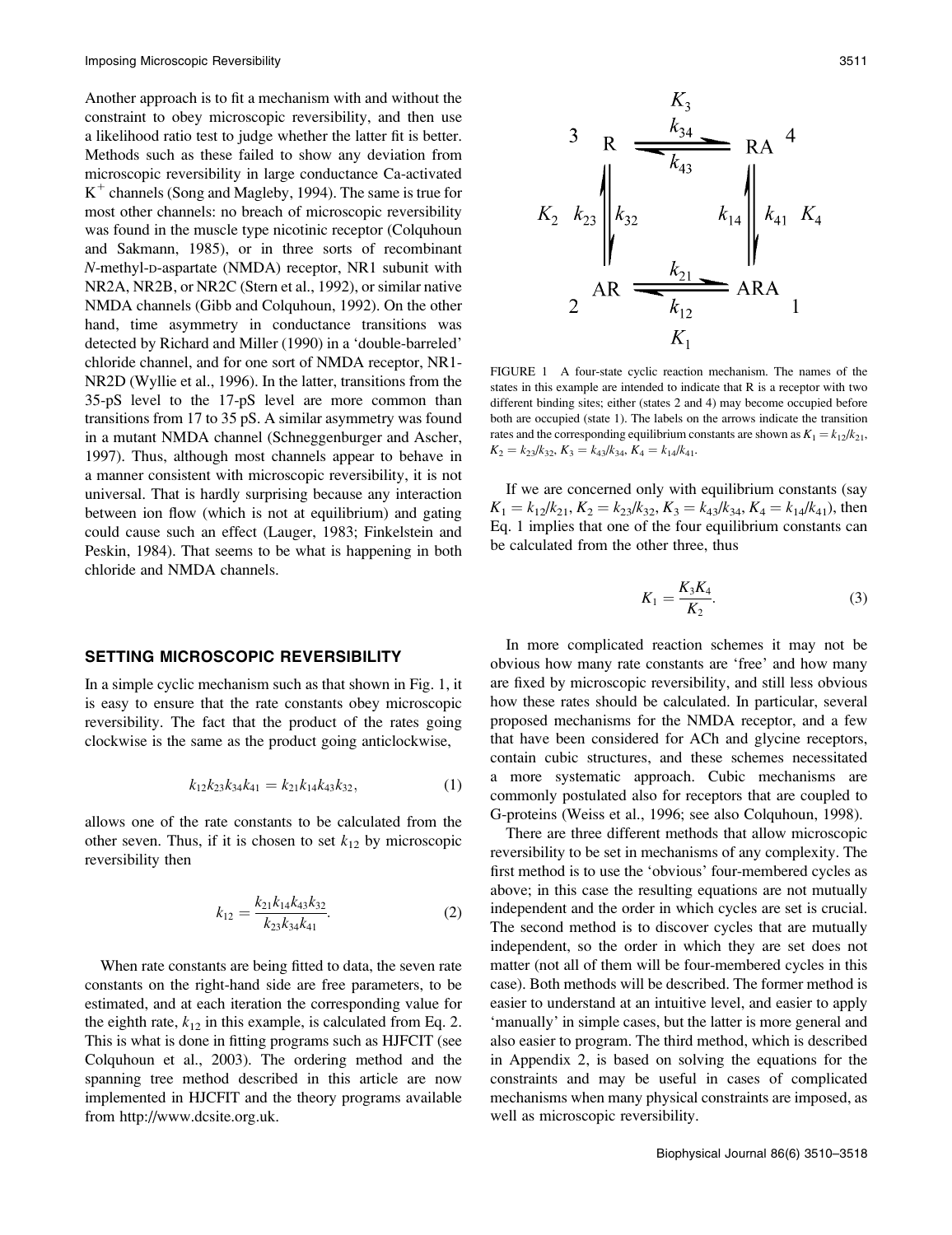# SETTING MICROSCOPIC REVERSIBILITY BY ORDERING CYCLES

Consider the reaction scheme shown in Fig. 2. It represents a two-dimensional reaction scheme with 16 states (one at each vertex) and contains nine four-membered cycles (numbered 1–9 in the diagram). It is obvious that if cycles 2, 3, 4, and 5 were set first, then every connection in cycle 1 would have already been set and it would be impossible to change any of them. However, if cycle 1 is set first, then 2, 3, 4, and 5, and lastly the 'corner' cycles, 6, 7, 8, and 9, then no problems arise. The procedure is to set the cycles in order of decreasing number of shared edges. The central cycle (1) has four shared edges and so is set first. Cycles 2, 3, 4, and 5 have three shared edges and are set next (in any order), and the 'corner' cycles, 6, 7, 8, and 9, have two shared edges and are set last. This method allows microscopic reversibility to be set in all nine cycles, so nine rates are so set. There are 16 states, 24 connections (equilibrium constants), and therefore 48 rate constants, of which  $48 - 9 = 39$  rates are free parameters. Note that  $24 - 16 + 1 = 9$  (it is shown below, Eq. 9, that this calculation is quite generally valid).

The scheme in Fig. 2 contains many cycles with more than four members. The perimeter, for example, forms a cycle containing 12 states. It is easy to show that if the nine smallest cycles obey microscopic reversibility then any larger outer cycle that encloses them also does so. The larger cycles would usually be considered redundant. In more complicated cases it may not be obvious which cycles are 'redundant', but the spanning tree method (below) provides a simple solution to that problem.

Consider next a reaction mechanism with eight states (vertices) in a cubic arrangement, as shown in Fig. 3. This has six four-state cycles (six faces), 12 connections (edges), and 24 rate constants. If we again restrict ourselves to four-



FIGURE 2 Representation of a two-dimensional reaction scheme with 16 states (one at each vertex). It contains nine four-membered cycles (numbered 1–9 in the diagram).

state cycles, we again find that the order in which they are set matters.

Suppose we set microscopic reversibility (as in Eq. 2) for the top, bottom, front, and back faces (cycles). This leaves the left and right faces to be set. But every rate constant in both of these faces is part of a cycle that has already been set, and which therefore cannot be changed, so only four faces can be set. If, however, we start by setting top, bottom, back, and left faces, we are left with the front and right faces, and the front face can be set because it has a link  $(2-3)$  that is not part of a cycle that has already been set. We still can't set the sixth face, but we don't need to do so because it is easily proved that if five faces obey microscopic reversibility, the sixth must also do so. Order matters: the last two faces must be adjacent, not opposite.

This sort of argument can be extended to more complex schemes. For example in a 3  $\times$  3  $\times$  3 stack of cubes (27 cubes, 64 states, 108 four-membered cycles, 144 connections, 288 rate constants) it is obvious that the central cube (which shares all of its faces with outer cubes) must be set first.

The need for setting cycles in a particular order arises from the fact that the equations for calculating rates from them are not independent. For example, the top face in Fig. 3 is a fourstate cycle containing states 1–2–7–6. If, say, we choose to set  $k_{12}$  from this cycle we have

$$
k_{12} = k_{21} \frac{k_{16} k_{67} k_{72}}{k_{27} k_{76} k_{61}}.
$$
 (4)

If we then calculate, say  $k_{23}$  from the front face (the fourstate cycle 1–2–3–4) we use

$$
k_{23} = k_{32} \frac{k_{21} k_{14} k_{43}}{k_{34} k_{41} k_{12}}.
$$
 (5)



FIGURE 3 A reaction mechanism with eight states (vertices) in a cubic arrangement.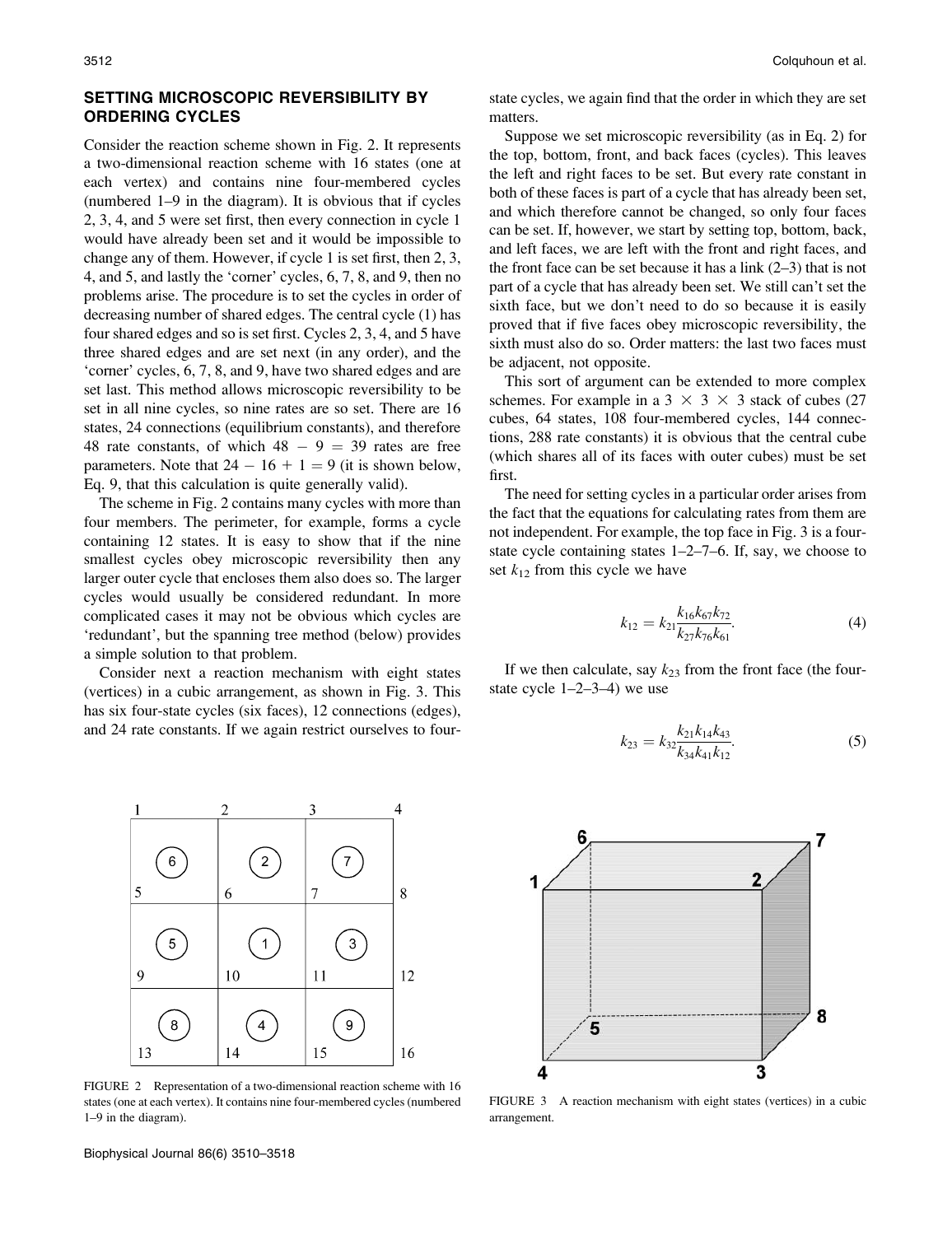Notice that  $k_{12}$  is on the left-hand side of Eq. 4, but also occurs on the right-hand side of Eq. 5. This causes no problems as long as  $k_{12}$  is evaluated before it is needed, but it is in this sense that the equations are not independent, and that is why the order in which the cycles are set matters.

In summary, the following rules of ordering work for the setting of four-membered cycles in all cases we have encountered.

- 1. If the mechanism contains cycles that are not part of a cube, then these are set first, after ordering the cycles in decreasing order of the number of shared connections (edges) they have. Those with the most shared edges are set first.
- 2. If the mechanism contains cubes then locate them and rank them in order of increasing number of external faces.
- 3. Set microscopic reversibility in each cube (as above), starting with the cube with fewest external faces.
- 4. For each cube, before setting microscopic reversibility, order the six faces so: a), internal faces are set before external, and b), if necessary, reorder the last two of the six faces so that the last two faces are adjacent to one another, not opposite. For example, if the last two faces were (5) top and (6) bottom, then setting the top face earlier will prevent the last two faces from being opposite.

The ordering method has been illustrated only for fourstate cycles. Clearly it would work equally well for threestate cycles, though for schemes that contained cycles of mixed sizes some modification might be needed. For example, a three-state cycle with three shared edges would be set before a five-state cycle with four shared edges, to make sure each cycle has at least one edge that hasn't already been set by something else.

# SETTING MICROSCOPIC REVERSIBILITY BY THE SPANNING TREE METHOD

The necessity for setting cycles in a particular order arises from the fact that, when cycles always have four members, the equations for microscopic reversibility are not independent of each other (see Eqs. 4 and 5). In a quite different context, a method for choosing linearly independent cycles is well known. The answer lies in graph theory (see, for example, Gibbon, 1985), a topic that is also relevant to the existence of correlations in reaction mechanisms (Colquhoun and Hawkes, 1987).

The reaction mechanism is described as a graph, each state being a vertex and each connection between states (the pair of rate constants) being an edge. The mechanism is called a connected graph, because any state is accessible from any other, directly or indirectly. The essential idea for our purpose is the spanning tree. A tree is a connected graph that contains no cycles, and it is called a spanning tree if it connects all the states (vertices). The idea can be illustrated simply by the reaction schemes in Figs. 2 and 3.

Fig. 4 shows, as heavy lines, two examples of the many possible spanning trees for the 16-state mechanism in Fig. 2. It is well known that the number of connections (edges) in a spanning tree must always be one fewer than the number of states in the mechanism: a proof can be found in Gibbon (1985). Denoting the number of connections in the spanning tree as  $c_{\text{tree}}$  and the number of states as s,

$$
c_{\text{tree}} = s - 1. \tag{6}
$$

Thus, all trees in this case have 15 connections, leaving  $24 - 15 = 9$  connections not in the tree. These nine



FIGURE 4 The 16-state mechanism in Fig. 2, with two examples of the many possible spanning trees shown, as thick lines.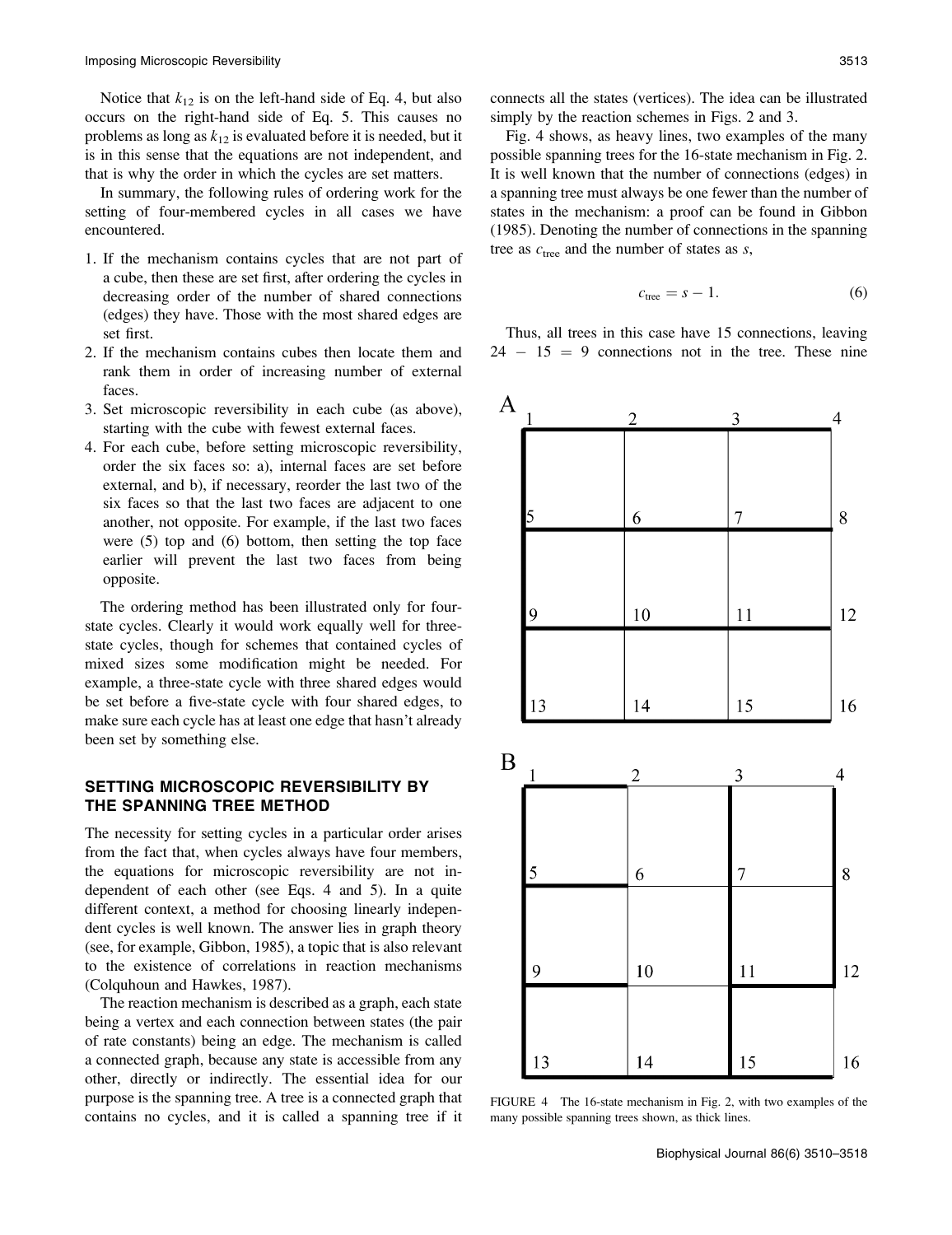connections are the ones that can be set by microscopic reversibility, and the cycle that is used to set them can be found by locating the (unique) path along the spanning tree that joins the two states in question. For example in Fig. 4 A, the connection between state 2 and 6 would be set by microscopic reversibility, and the route between them along the tree is 2–1–5–6, so if  $k_{26}$  were to be set it would be calculated as

$$
k_{26} = k_{62} \frac{k_{21} k_{15} k_{56}}{k_{65} k_{51} k_{12}}.\t\t(7)
$$

In this case the cycle is four membered, as in Eq. 1. But to set microscopic reversibility for the connection 4–8, the route along the tree from state 4 to state 8 involves eight states  $(4-3-2-1-5-6-7-8)$ , so to set, say,  $k_{48}$  we would use

$$
k_{48} = k_{84} \frac{k_{43} k_{32} k_{21} k_{15} k_{56} k_{67} k_{78}}{k_{87} k_{76} k_{65} k_{51} k_{12} k_{23} k_{34}}.
$$
(8)

In this example there are three cycles with four states, three cycles with six states, and three cycles with eight states. Fig. 4 B shows another possible spanning tree. This one gives rise to five four-state cycles, two six-state cycles, one eight-state cycle, and one 10-state cycle. The 10-state cycle arises when microscopic reversibility is set for the 2–3 route: the route from state 2 to state 3 is seen to be  $2-1-5-9-13-$ 14–15–11–7–3.

If all nine expressions of the sort above are written out, it is seen that none of the nine rate constants that are being calculated (on the left-hand sides) appears on the right-hand sides of the equations. In this sense the equations are independent, and the order in which they are set is irrelevant.

The proof that this method can be applied to find independent cycles in any reaction mechanism can be found in Gibbon (1985), who gives:

- Theorem 2.7 ''A set of fundamental circuits, with respect to some spanning tree of a graph G, forms a basis for the circuit space of  $G$ ."
- Corollary 2.1 "The circuit space for a graph with  $e$  edges and v vertices has dimension  $(e - v + 1)$ ."

Translated into our language, these mean that, quite generally: 1), the cycles found from the spanning tree are independent, so the order in which they are calculated does not matter, and 2), the number of connections that are set by microscopic reversibility,  $c_{\rm mr}$ , for any mechanism is

$$
c_{\rm mr} = c_{\rm tot} - c_{\rm tree} = c_{\rm tot} - s + 1, \tag{9}
$$

where  $c_{\text{tot}}$  is the total number of connections in the reaction mechanism.

This shows that microscopic reversibility can be set, regardless of order, in the independent cycles identified by

the spanning tree. But can we be sure that doing this will ensure that all of the other cycles that can be found (often very numerous) will also obey microscopic reversibility? A formal demonstration that this is true is given in Appendix 1, which extends theorem 2.7 in Gibbon (1985) to show that if microscopic reversibility is obeyed in the fundamental cycles then it will also be obeyed for any cycle found by combining them. A stochastic argument that leads to the same conclusion is also given in Appendix 1.

In the examples in Fig. 4, the number of connections that are set by microscopic reversibility is thus  $24 - 16 + 1 = 9$ , as already found by the ordering argument.

The cubic mechanism (Fig. 3) has  $s = 8$  states, so from Eq. 6 all spanning trees must have  $c_{\text{tree}} = 7$  connections, and from Eq. 9 the number of connections set by microscopic reversibility is  $12 - 8 + 1 = 5$ , as found by a different argument in the first section. Fig. 5 shows the cubic mechanism in Fig. 3, projected in two dimensions, and the thick lines show one of the many possible spanning trees. For this particular case, the five connections to be set by microscopic reversibility are 5–6, 7–8, 2–7, 7–8, and 3–8. The cycles for setting these are all four-state cycles apart from 7–8, for which the cycle is six-state, 7–6–1–4–5–8.

## PRACTICAL IMPLEMENTATION AND THE INCORPORATION OF PHYSICAL CONSTRAINTS

In practice one often wishes to constrain the values of some of the rate constants, for physical reasons. For example, some rate constants may be set to be equal to ensure that binding of a ligand to one binding site is independent of binding to another site. It may also be required to set a particular rate constant to produce a specified  $EC_{50}$ (examples are given by Colquhoun et al., 2003; Hatton et al., 2003). A rate constant cannot be set by such a physical constraint if it is set by microscopic reversibility, so we may wish to construct a particular spanning tree, one that contains



FIGURE 5 The cubic mechanism in Fig. 3 is shown projected in two dimensions, with thick lines indicating one of the many possible spanning trees.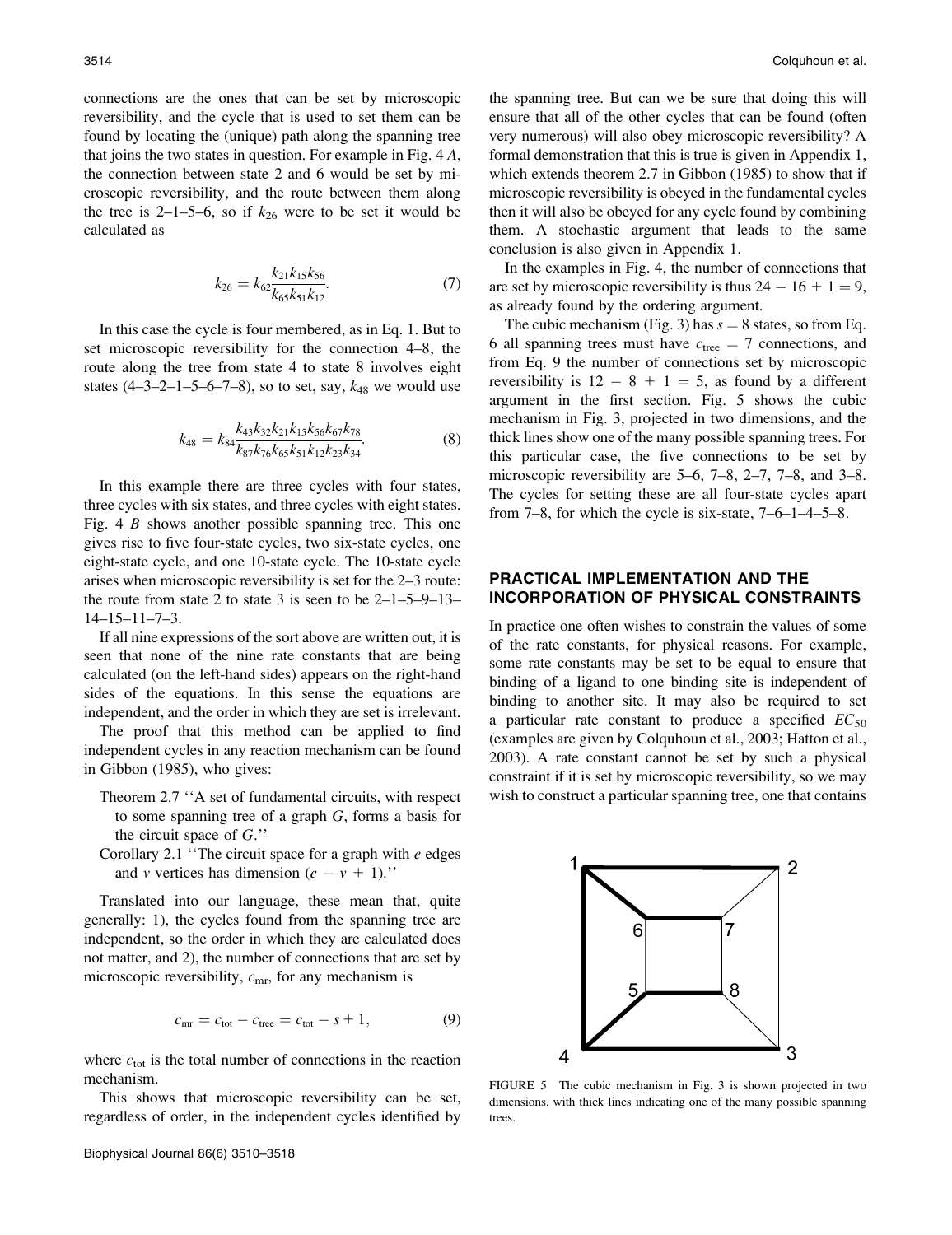specified connections, namely all those connections that one wishes to constrain.

There is a beautifully simple way of doing this that is easy to implement in a computer program. In our problem the connections between states are logical rather than physical, but in many applications the connections (edges) have a number such as a length or a cost attached to them. For example, a common application is to design a road or railway network to connect several towns. In such cases the spanning tree with minimum length, or minimum cost, is required. This is known as a 'minimum spanning tree'. Very efficient algorithms exist for finding minimum spanning trees (Gibbon, 1985); Prim's algorithm (Prim, 1957) is a wellknown one. To force particular connections to be part of the spanning tree, so that we may constrain them later, we assign to them an imaginary length that is shorter than the length for the connections that are to be set by microscopic reversibility, and then use Prim's algorithm. If a tree exists that contains all the required routes, this method will find it.

Similarly it is possible to specify which connections you would like to set by microscopic reversibility by assigning them a longer imaginary length so that a spanning tree will be found that excludes the specified connections if that is possible. For example, the following values will guarantee a spanning tree with the right properties if such a tree exists: 'length'  $= 1$  for routes that are to be included in the tree, 'length'  $= 2$  for other routes apart from 'length'  $= s$  (the number of states) for routes that one wishes to set by microscopic reversibility.

As an example of constraints, consider the simple case of binding to two different binding sites, which can be represented as shown in Fig. 1. In the case where the sites are independent, so binding to one is unaffected by whether or not the other is occupied, we wish to apply the constraints

$$
k_{14} = k_{23} \tag{10}
$$

$$
k_{41} = k_{32} \tag{11}
$$

$$
k_{12} = k_{43} \tag{12}
$$

$$
k_{21} = k_{34}.\tag{13}
$$

In Colquhoun et al. (2003),  $k_{14}$ ,  $k_{41}$ , and  $k_{12}$  were found from the constraints (Eqs. 10–12), and  $k_{21}$  was then set by microscopic reversibility (a procedure that ensures the fourth constraint, Eq. 13, is also obeyed). In more complex mechanisms it may not be at all obvious which rates to constrain and which to set by microscopic reversibility. In cases like this, in which the constraints alone are sufficient to ensure microscopic reversibility, it is much simpler to set all the constraints required by the physical problem (four in this example), and to ignore spanning trees altogether. In difficult cases it may be necessary to use the general method described in Appendix 2.

# APPENDIX 1: PROOF THAT SETTING THE FUNDAMENTAL CYCLES ENSURES THAT ALL CYCLES OBEY MICROSCOPIC REVERSIBILITY

Kathryn. A. Dowsland and Frank G. Ball\*

\*School of Mathematical Sciences, University of Nottingham, Nottingham NG7 2RD, United Kingdom

We need to prove that once microscopic reversibility has been set in the fundamental cycles that are identified by the spanning tree, then all other possible cycles will also obey microscopic reversibility, and so need not be considered. We shall give two proofs, because each casts light on the problem from a different point of view. The first proof is based purely on graph theory, and the second takes a more stochastic approach.

## Proof that combination of fundamental cycles preserves microscopic reversibility

Theorem 2.7 in Gibbon (1985) tells us that we can obtain any circuit as the 'sum' of fundamental circuits, where 'sum' is defined as addition of the edges modulo 2 and is usually denoted by the operator  $\oplus$ . Thus, if  $C_1$  and  $C_2$ are circuits  $C_1 \oplus C_2$  is a circuit or edge disjoint union of circuits formed by those edges in  $C_1$  or  $C_2$ , but not both. To use this result to set microscopic reversibility via the spanning tree method we also need to show that  $\oplus$ preserves the microscopic reversibility property, i.e., we need to show that if  $C_1$  and  $C_2$  satisfy the necessary conditions then so does  $C_1 \oplus C_2$ .

To prove this we will make use of the following definitions and notation. Suppose we a have a circuit  $C_i$ . We define a 'consistent orientation' of  $C_i$  to be an allocation of a direction to each of the edges of  $C_i$  such that we can traverse the complete circuit following the edges in a forward direction. Any circuit will have two consistent orientations, one of which will be the reverse of the other. (We can obviously extend the definition to the case where  $C_i$  is an edge disjoint union of circuits.)

For a given consistent orientation let  $d_i^+(e)$  be the rate constant associated with edge e in the forward direction for that orientation, and  $d_i^-(e)$  be the rate constant for edge e in the opposite direction.

Consider  $C_3 = C_1 \oplus C_2$ . We will start by showing that if we orient the edges in  $C_3$  according to a consistent orientation, then for consistent orientations of  $C_1$  and  $C_2$  the remaining edges must have opposite orientations in the two circuits. We then show that this implies that if  $C_1$ and  $C_2$  satisfy microscopic reversibility so does  $C_3$ .

The edges in  $C_1$  and  $C_2$  can be partitioned into three classes,  $E_1$  = those edges in  $C_1$  but not  $C_2$ ,  $E_2$  = those edges in  $C_2$  but not  $C_1$ , and  $E_B$  = those edges in both. Let G be the graph given by  $E_1 \cup E_2 \cup E_B$ . This will consist of  $C_3 = E_1 \cup E_2$  (by definition) and the set of edges in  $E_B$ . As  $C_1$  and  $C_2$  are circuits  $E_B$  must be a path or disjoint union of paths each starting and ending at a vertex of  $C_3$ . Consider any such path joining  $v_i$  and  $v_j$ ,  $v_i$  will be a vertex of degree 3 in G and will represent a point in  $C_3$  where  $C_1$  and  $C_2$  meet.

Now assume that we direct the edges in  $E_1$  and  $E_2$  so that we have a consistent orientation of  $C_3$ . Either the edge from  $C_1$  or the edge from  $C_2$ will be oriented into  $v_i$  and the other will be oriented away from  $v_i$ . Assume without loss of generality that it is the edge from  $C_1$  that is oriented toward  $v_i$ . Then in a consistent orientation of  $C_1$  the edges of the path in  $E_\text{B}$  must be oriented from  $v_i$  to  $v_j$ . Similarly as the edge from  $C_2$  is oriented away from  $v_i$ , in a consistent orientation of  $C_2$  the edges in the path must be oriented from  $v_j$  to  $v_i$ . Thus the edges in the path will be oriented in opposite directions in  $C_1$  and  $C_2$ , and this will be true of all such paths.

Thus if we orient the edges in  $E_1$  and  $E_2$  so that they form a consistent orientation in  $C_3$  the edges in  $E_B$  will be oriented in opposite directions in the corresponding consistent orientations of  $C_1$  and  $C_2$  and the following equalities apply.

$$
d_1^+(e) = d_3^+(e)
$$
 and  $d_1^-(e) = d_3^-(e) \forall e \in E_1$  (A1.1)

$$
d_2^+(e) = d_3^+(e)
$$
 and  $d_2^-(e) = d_3^-(e) \forall e \in E_2$  (A1.2)

Biophysical Journal 86(6) 3510–3518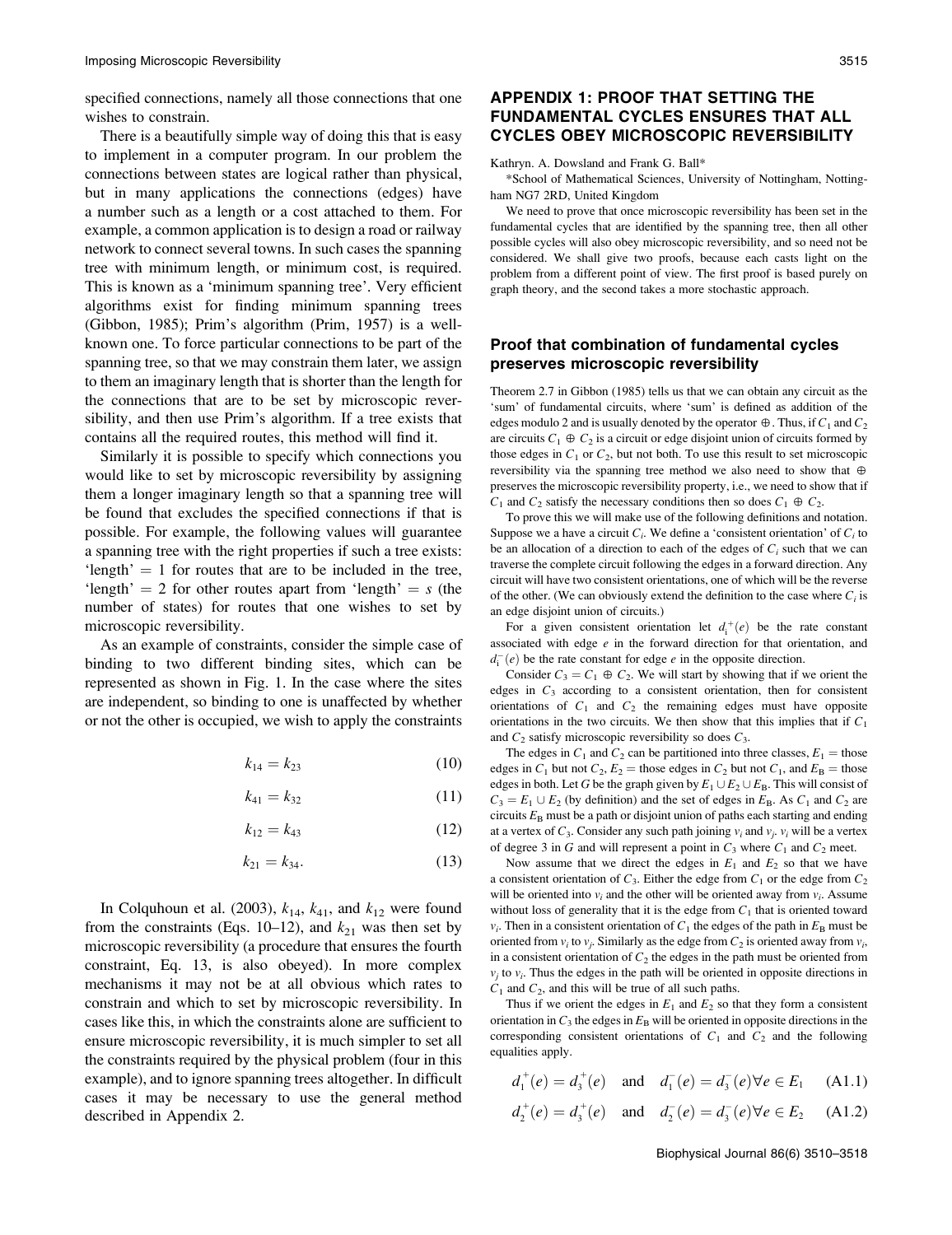$$
d_1^+(e) = d_2^-(e)
$$
 and  $d_1^-(e) = d_2^+(e) \forall e \in E_B$ . (A1.3)

Now assume  $C_1$  and  $C_2$  satisfy the conditions for microscopic reversibility. We have:

Now applying it to the link 5–6 yields

$$
p_6 = \frac{k_{56}}{k_{65}} p_5 = \frac{k_{56}k_{15}}{k_{65}k_{51}} p_1.
$$
 (A1.7)

$$
\prod_{e \in E_1} d_1^+(e) \cdot \prod_{e \in E_B} d_1^+(e) = \prod_{e \in E_1} d_1^-(e) \cdot \prod_{e \in E_B} d_1^-(e) \text{ and } \prod_{e \in E_2} d_2^+(e) \cdot \prod_{e \in E_B} d_2^+(e) = \prod_{e \in E_2} d_2^-(e) \cdot \prod_{e \in E_B} d_2^-(e) \cdot \prod_{e \in E_B} d_2^-(e)
$$
  
\n
$$
\Rightarrow \prod_{e \in E_1} d_1^+(e) \cdot \prod_{e \in E_2} d_2^+(e) \cdot \prod_{e \in E_B} d_1^+(e) \cdot \prod_{e \in E_B} d_2^-(e) = \prod_{e \in E_1} d_1^-(e) \cdot \prod_{e \in E_B} d_2^-(e) \cdot \prod_{e \in E_B} d_2^-(e)
$$

Substituting from Eqs. A1.1, A1.2, and A1.3 gives:

$$
\prod_{e \in E_1} d_3^+(e) \cdot \prod_{e \in E_2} d_3^+(e) \cdot \prod_{e \in E_B} d_2^-(e) \cdot \prod_{e \in E_B} d_2^+(e) = \prod_{e \in E_1} d_3^-(e) \cdot \prod_{e \in E_2} d_3^-(e) \cdot \prod_{e \in E_B} d_3^+(e) \cdot \prod_{e \in E_B} d_2^-(e)
$$
\n
$$
\Rightarrow \prod_{e \in E_1} d_3^+(e) \cdot \prod_{e \in E_2} d_3^+(e) = \prod_{e \in E_1} d_3^-(e) \cdot \prod_{e \in E_2} d_3^-(e) \Rightarrow \prod_{e \in C_3} d_3^+(e) = \prod_{e \in C_3} d_3^-(e).
$$
\n(A1.4)

Equation A1.4 shows that the microscopic reversibility condition is indeed satisfied by  $C_3$ , as required.

By repeatedly applying the above result we have the required property that any sum of a set of circuits satisfying microscopic reversibility will also satisfy the condition.

#### A stochastic proof that setting the fundamental cycles ensures microscopic reversibility

Kelly (1979) states, in his theorem 1.3: "A stationary Markov process is reversible if and only if there exists a collection of positive numbers  $p_i$ ,  $j \in S$ , summing to unity that satisfy the detailed balance conditions

$$
p_j q_{jk} = p_k q_{kj}, \quad j, k \in S. \tag{A1.5}
$$

When there exists such a collection  $p_j$ ,  $j \in S$ , it is the equilibrium distribution of the process.'' Here, S denotes the set of all states. In our language,  $p_j$ represents the fractional occupancy of state  $j$ , and  $q_{jk}$  is the transition rate from state j to state  $k$  (an element of the  $Q$  matrix), so Eq. A1.5 states that, for a reversible process at equilibrium, the frequency of transitions is the same in each direction for every individual reaction step. This implies that the products of rates going each way around a cycle must be equal, as exemplified in Eq. 1 (e.g., Kelly, 1979; theorem 1.8).

To prove that setting the fundamental cycles ensures microscopic reversibility, we find a collection  $p_j$ ,  $j \in S$ , such that Eq. A1.5 is satisfied. First note that there exists a unique collection  $p_i$ ,  $j \in S$ , such that Eq. A1.5 is satisfied for the links in the tree. Indeed, these  $p_j$  are the equilibrium occupancies for the process that has only the links in the tree, which is reversible by Kelly (1979), Lemma 1.5. The setting equations (exemplified in Eqs. 2, 7, and 8), with these  $p_j$ , show that Eq. A1.5 also holds for any link that is not in the spanning tree, so the process is reversible and the  $p_i$ represent the equilibrium occupancies for our reaction scheme.

We can illustrate the above proof by considering the spanning tree in Fig. 4 B. The  $p_i$  can be constructed explicitly as follows. Applying Eq. A1.5 to the link 1–5 yields

$$
p_5 = \frac{k_{15}}{k_{51}} p_1.
$$
 (A1.6)

Continuing in this fashion yields each of  $p_2, p_3, \ldots, p_{16}$  as a multiple of  $p_1$ , which can then be determined since the  $p_i$  sum to one. Now consider a link that is in the mechanism but not in the spanning tree, for example 2–6. The rate  $k_{26}$  is set using Eq. 7. Applying Eq. A1.5 to the links 1–2, 1–5, and 5–6, which are in the spanning tree, implies that

$$
\frac{k_{21}}{k_{12}} = \frac{p_1}{p_2}, \quad \frac{k_{15}}{k_{51}} = \frac{p_5}{p_1}, \quad \text{and} \quad \frac{k_{56}}{k_{65}} = \frac{p_6}{p_5}.
$$
 (A1.8)

Substituting these into Eq. 7 yields  $p_2 k_{26} = p_6 k_{62}$ , so Eq. A1.5 holds also for the link 2–6. A similar argument shows that Eq. A1.5 holds for all the other links that are not in the spanning tree. Note that the above proof indicates that for a reversible process, the equilibrium occupancies depend only on the equilibrium constants.

# APPENDIX 2: CONSTRAINTS AS A LINEAR SYSTEM OF EQUATIONS

The question of how to apply physical constraints, in addition to microscopic reversibility, was discussed in the last section of the article. The example used there can be used to illustrate a general way to deal with this sort of problem.

In the example, it was found that the four physical constraints, Eqs. 10– 13, implied that microscopic reversibility, Eq. 1, is satisfied. This means that these five equations are not independent. This can be shown as a general property of linear systems of equations. To do this we shall use the logarithms of the rate constants, denoted  $x = \log(k)$ . In the example there are eight rate constants, the unknowns that are to be estimated. The eight  $log(k)$ values can be arranged in an  $8 \times 1$  column vector, x. The order does not matter, but we can choose to start from  $k_{12}$  and proceed clockwise up to  $k_{41}$ and then anticlockwise from  $k_{21}$  up to  $k_{32}$ .

Thus we define

$$
x_1 = \log(k_{12}), \ x_2 = \log(k_{23}), \dots, \n x_5 = \log(k_{21}), \dots, \ x_8 = \log(k_{32}).
$$
\n(A2.1)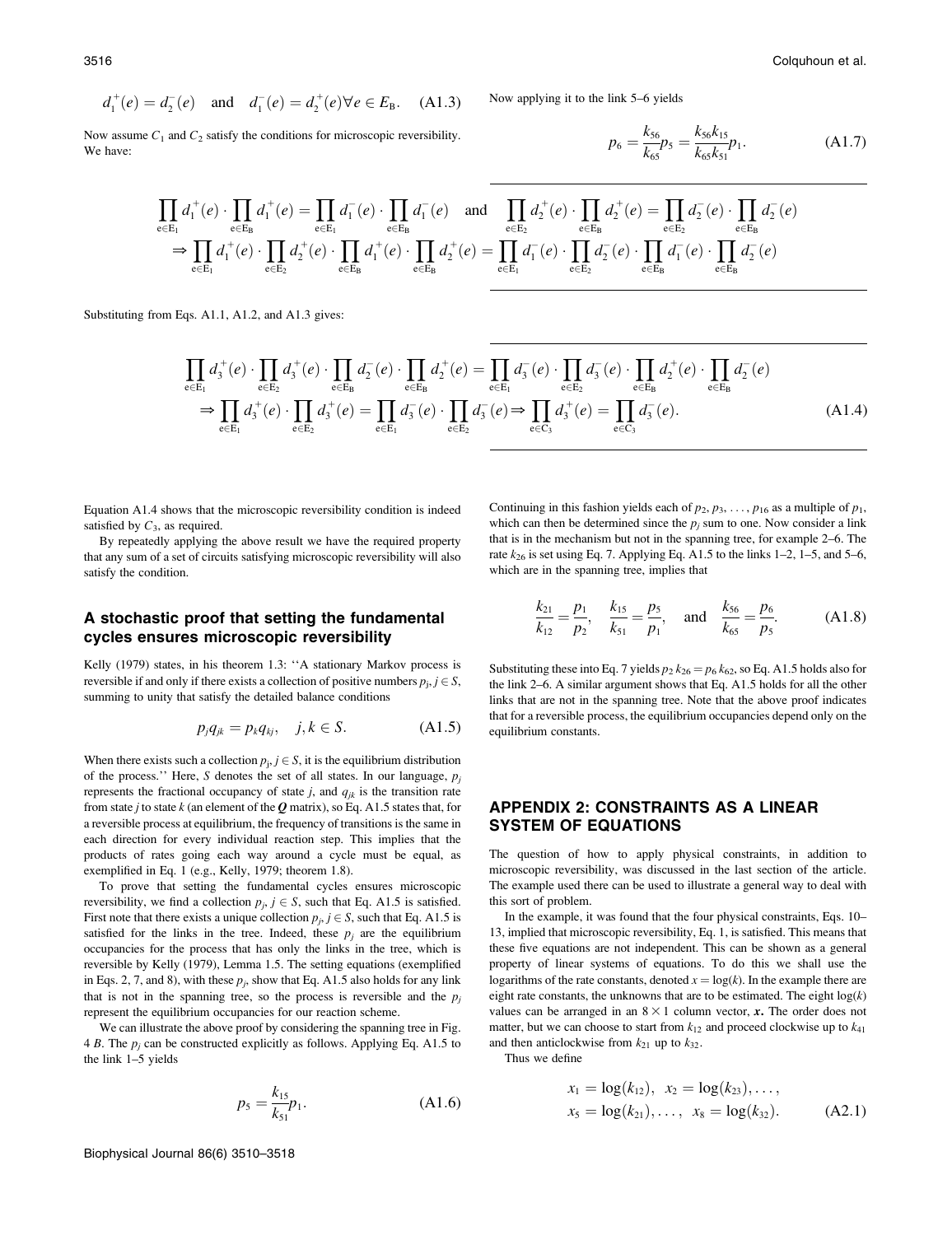In this notation the constraints in Eqs. 10–13 are

$$
x_6 - x_2 = 0
$$
  
\n
$$
x_4 - x_8 = 0
$$
  
\n
$$
x_1 - x_7 = 0
$$
  
\n
$$
x_5 - x_3 = 0.
$$
  
\n(A2.2)

In addition the constraint of microscopic reversibility can be written as a fifth equation,

$$
x_1 + x_2 + x_3 + x_4 - x_5 - x_6 - x_7 - x_8 = 0. \tag{A2.3}
$$

These constitute a homogeneous system of five linear equations with eight unknowns, which can be written as

$$
\sum_{j=1}^{8} a_{ij} x_j = 0 \quad i = 1, ..., 5. \tag{A2.4}
$$

This can be written generally in matrix form as

$$
Ax = 0, \tag{A2.5}
$$

where the coefficients,  $a_{ij}$ , are elements of the 5  $\times$  8 matrix, A, namely

$$
A = \begin{bmatrix} 0 & -1 & 0 & 0 & 0 & 1 & 0 & 0 \\ 0 & 0 & 0 & 1 & 0 & 0 & 0 & -1 \\ 1 & 0 & 0 & 0 & 0 & 0 & -1 & 0 \\ 0 & 0 & -1 & 0 & 1 & 0 & 0 & 0 \\ 1 & 1 & 1 & 1 & -1 & -1 & -1 & -1 \end{bmatrix} . (A2.6)
$$

This matrix has rank 4, rather than the maximum possible rank of 5 for a  $5 \times 8$  matrix. This is exactly what was expected, because the five equations above are not linearly independent. This means, in our context, that four variables are determined by the constraints, leaving the other four as free parameters the values of which must be given (e.g., they might be the values of the free rate constants to be tried by a fitting program).

In the case of the cubic mechanism shown in Fig. 3, there are six 4-state cycles, and 24 rate constants. The six microscopic reversibility constraints can be written as six equations analogous with Eq. A2.3. When this is done the matrix, A, of coefficients is  $6 \times 24$  and is found to have rank 5. Thus, as found above, five rate constants are determined by the microscopic reversibility constraints leaving 19 free rate constants. Any further constraints each add an extra row to  $A$ , the rank of which will indicate the number of free parameters.

In general we will have a system with  $n$  unknowns (the total number of rate constants in the model) and m constraints (the sum of the microscopic reversibility constraints and the constraints to be imposed on some of the rate constants). The number of independent constraints will be equal to the rank r of the  $m \times n$  matrix,  $A, (r \le m)$ . The number of free parameters is therefore  $n - r$ . In a very complicated model with many cycles and physical constraints to be imposed, the rank of the matrix of the associated linear system may be the simplest way of determining the number of free parameters.

We wish to find a general way to compute the  $r$  constrained rates from  $n - r$  free rates. The theory of homogeneous linear systems (e.g., Schneider and Barker, 1973) gives a solution as follows. Define **B** as any  $r \times r$ submatrix of A that has a nonzero determinant, and is therefore invertible. In general there will be several such 'nonnull minors', and which one of them is chosen will dictate which rates are calculated via constraints, just as choice of one or another of the possible spanning trees does. After interchanging

rows and columns of  $A$  if necessary, we can then write  $A$  in the partitioned form

$$
A = \begin{bmatrix} B & C \\ D & E \end{bmatrix}, \tag{A2.7}
$$

where C is  $r \times (n - r)$ . The vector x is partitioned accordingly into

$$
\mathbf{x} = \begin{bmatrix} \mathbf{x}_c \\ \mathbf{x}_f \end{bmatrix},\tag{A2.8}
$$

where  $x_c$  contains the r constrained log(rate) values, and  $x_f$  contains  $n - r$ free values.

From Eq. 2.5,  $Ax = 0$ , is equivalent to

$$
Bx_{c} + Cx_{f} = 0, \qquad (A2.9)
$$

and the solution of this is

$$
\boldsymbol{x}_{\rm c} = -\boldsymbol{B}^{-1}\boldsymbol{C}\boldsymbol{x}_{\rm f}.\tag{A2.10}
$$

This provides a general way of calculating the constrained values from the free ones.

We have benefited enormously from discussions with Assad Jalali and Alan Hawkes (European Business Management School, Swansea), Francis Johnson (Mathematics, University College London), Frank Kelly (Statistical Laboratory, Cambridge University), and Lucia Sivilotti and Chris Shelley (Pharmacology, University College London).

#### REFERENCES

- Colquhoun, D. 1998. Binding, gating, affinity and efficacy. The interpretation of structure- activity relationships for agonists and of the effects of mutating receptors. Br. J. Pharmacol. 125:923–948.
- Colquhoun, D., C. J. Hatton, and A. G. Hawkes. 2003. The quality of maximum likelihood estimates of ion channel rate constants. J. Physiol. (Lond.). 547:699–728.
- Colquhoun, D., and A. G. Hawkes. 1982. On the stochastic properties of bursts of single ion channel openings and of clusters of bursts. Philos. T. Roy. Soc. B. 300:1–59.
- Colquhoun, D., and A. G. Hawkes. 1987. A note on correlations in single ion channel records. Proc. R. Soc. Lond. B. Biol. Sci. 230:15–52.
- Colquhoun, D., and A. G. Hawkes. 1995. The principles of the stochastic interpretation of ion channel mechanisms. In Single Channel Recording. B. Sakmann and E. Neher, editors. Plenum Press, New York. 397–482.
- Colquhoun, D., and B. Sakmann. 1985. Fast events in single-channel currents activated by acetylcholine and its analogues at the frog muscle end-plate. J. Physiol. (Lond.). 369:501–557.
- Denbigh, K. G. (1951). The Thermodynamics of the Steady State. Methuen & Co., Ltd., London, UK.
- Finkelstein, A., and C. S. Peskin. 1984. Some unexpected consequences of a simple physical mechanism of voltage-dependent gating in biological membranes. Biophys. J. 46:549–558.
- Gibb, A. J., and D. Colquhoun. 1992. Activation of [N]-Methyl-D-Aspartate receptors by L-glutamate in cells dissociated from adult rat hippocampus. J. Physiol. (Lond.). 456:143–179.
- Gibbon, A. (1985). Algorithmic Graph Theory. Cambridge University Press, Cambridge, UK.
- Hatton, C. J., C. Shelley, M. Brydson, D. Beeson, and D. Colquhoun. 2003. Properties of the human muscle nicotinic receptor, and of the